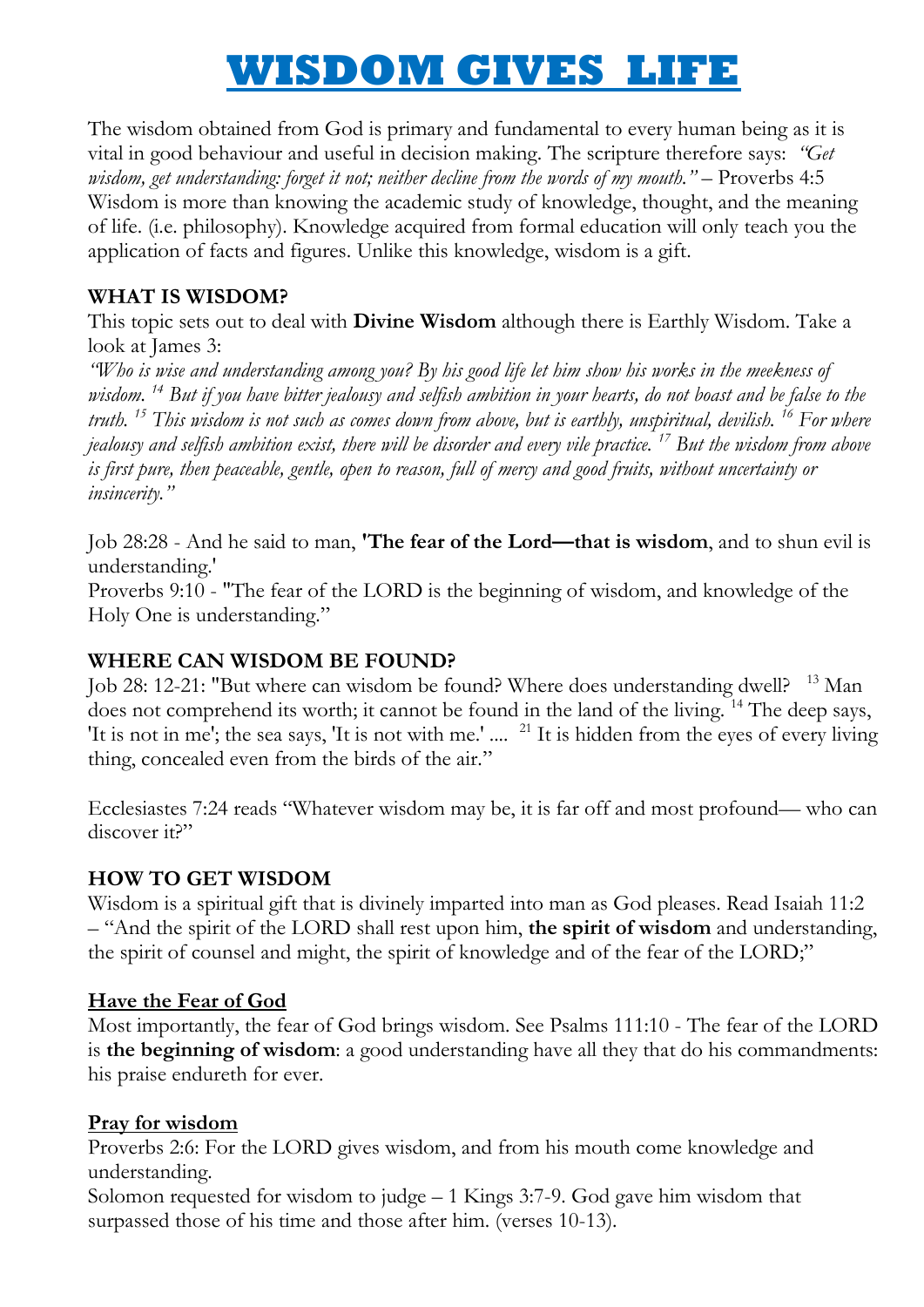## **Heed good advice**

You will become wise/wiser as you listen to and consider: good advice. Proverbs 13:10: Pride only breeds quarrels, but wisdom is found in those who take advice.

Look at Abigail's good advice to David - 1 Samuel 25:23-35. David also remembered her as she had requested (verses 31 and 39).

Subsequent humiliation suffered by David was not avenged by David, (See 2 Samuel 10:4-5 and 2 Samuel 16:5-10) he left it for God to do. David also refused to harm Saul despite the opportunity – 1 Samuel 26:5-9.

Esther heeded Hegai's advise and thus obtained favour. – Esther 2:15

## **Read the Bible**

Observing God's commandments and understanding the Word will certainly make one wise or wiser. David said: "Thy commandments make me wiser than mine enemies; for they are ever with me. <sup>99</sup> I have more understanding than all my teachers; for thy testimonies are my meditation. <sup>100</sup> I understand more than the aged, because I have observed thy precepts. <sup>101</sup> I have refrained my feet from every evil path, that I might keep thy word." - Psalm 119:98-101

Examples of moral excellence can be found in Proverbs and Ecclesiastes.

## **WISDOM IN RELATION TO SKILLS**

God also gives wisdom in relation to skills.

See Exodus 28:3 - Tell all the skilled men to whom I have given wisdom in such matters that they are to make garments for Aaron, for his consecration, so he may serve me as priest. See 1 Kings 7:13-14 (Huram was brought from Tyre by king Solomon for the bronze work in the temple).

See Exodus 31:1-6 – God gave wisdom, understanding and knowledge in all manner of workmanship.

## **WISDOM IS A MAGNET**

When you possess wisdom, it will draw people to you. It is evident in the two verses below. 1 Kings 10:8 - How happy your men must be! How happy your officials, who continually stand before you and hear your wisdom!

1 Kings 10:24 - The whole world sought audience with Solomon to hear the wisdom God had put in his heart.

## **WISDOM CAN TAKE YOU TO A POSITION OF RESPONSIBILITY**

Joseph's advice was good in the eyes of Pharaoh and all his servants – Genesis 41:37. He was appointed as Pharaoh's deputy.

Ezra instructed to appoint magistrates and judges -

Ezra 7:25 - And you, Ezra, in accordance with the wisdom of your God, which you possess, appoint magistrates and judges to administer justice to all the people of Trans-Euphrates—all who know the laws of your God. And you are to teach any who do not know them.

Jethro advised Moses to choose men of truth and such that has the fear of God to be rulers of hundreds, fifties and tens. – Exodus 18:13-23